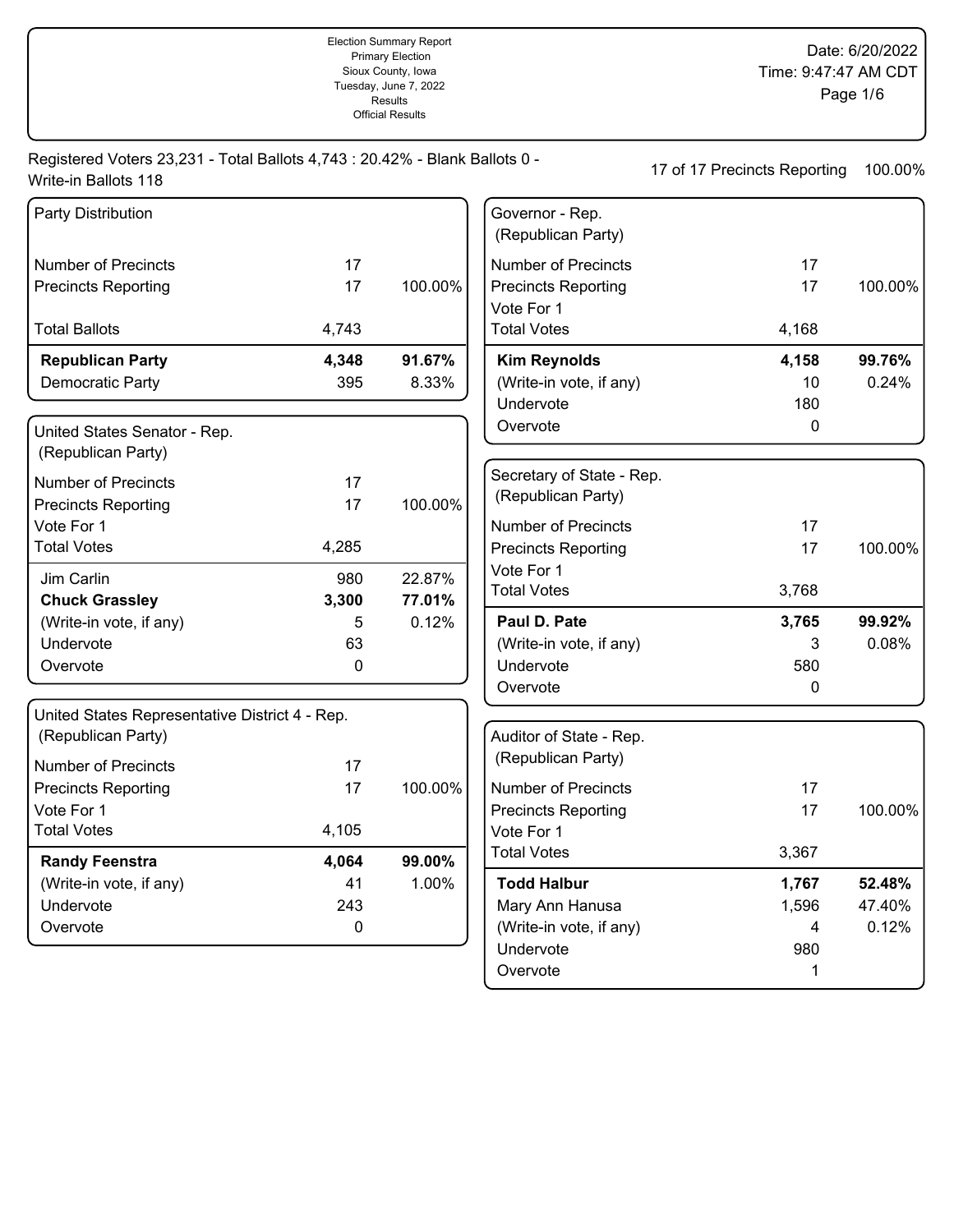|                                                                                                     |          | Tuesday, June 7, 2022<br>Results<br><b>Official Results</b> |                                                              |                                               | Page 2/6 |
|-----------------------------------------------------------------------------------------------------|----------|-------------------------------------------------------------|--------------------------------------------------------------|-----------------------------------------------|----------|
| Registered Voters 23,231 - Total Ballots 4,743 : 20.42% - Blank Ballots 0 -<br>Write-in Ballots 118 |          |                                                             |                                                              | 17 of 17 Precincts Reporting                  | 100.00%  |
| Treasurer of State - Rep.<br>(Republican Party)                                                     |          |                                                             | State Representative District 3 - Rep.<br>(Republican Party) |                                               |          |
| <b>Number of Precincts</b>                                                                          | 17       |                                                             | <b>Number of Precincts</b>                                   | 8                                             |          |
| <b>Precincts Reporting</b><br>Vote For 1                                                            | 17       | 100.00%                                                     | <b>Precincts Reporting</b><br>Vote For 1                     | 8                                             | 100.00%  |
| <b>Total Votes</b>                                                                                  | 3,507    |                                                             | <b>Total Votes</b>                                           | 1,218                                         |          |
| <b>Roby Smith</b>                                                                                   | 3,507    | 100.00%                                                     | <b>Thomas Jeneary</b>                                        | 1,216                                         | 99.84%   |
| (Write-in vote, if any)                                                                             | 0        | 0%                                                          | (Write-in vote, if any)                                      | 2                                             | 0.16%    |
| Undervote                                                                                           | 840      |                                                             | Undervote                                                    | 219                                           |          |
| Overvote                                                                                            | 1        |                                                             | Overvote                                                     | 0                                             |          |
| Secretary of Agriculture - Rep.<br>(Republican Party)                                               |          |                                                             | State Representative District 4 - Rep.<br>(Republican Party) |                                               |          |
| <b>Number of Precincts</b>                                                                          | 17       |                                                             | <b>Number of Precincts</b>                                   | 9                                             |          |
| <b>Precincts Reporting</b>                                                                          | 17       | 100.00%                                                     | <b>Precincts Reporting</b>                                   | 9                                             | 100.00%  |
| Vote For 1                                                                                          |          |                                                             | Vote For 1                                                   |                                               |          |
| <b>Total Votes</b>                                                                                  | 3,759    |                                                             | <b>Total Votes</b>                                           | 2,885                                         |          |
| <b>Mike Naig</b>                                                                                    | 3,753    | 99.84%                                                      | <b>Skyler Wheeler</b>                                        | 1,645                                         | 57.02%   |
| (Write-in vote, if any)                                                                             | 6        | 0.16%                                                       | Kendal Zylstra                                               | 1,240                                         | 42.98%   |
| Undervote                                                                                           | 589      |                                                             | (Write-in vote, if any)                                      | $\Omega$                                      | 0%       |
| Overvote                                                                                            | 0        |                                                             | Undervote<br>Overvote                                        | 25<br>1                                       |          |
| Attorney General - Rep.                                                                             |          |                                                             |                                                              |                                               |          |
| (Republican Party)                                                                                  |          |                                                             |                                                              | County Board of Supervisors District 2 - Rep. |          |
| Number of Precincts                                                                                 | 17       |                                                             | (Republican Party)                                           |                                               |          |
| <b>Precincts Reporting</b>                                                                          | 17       | 100.00%                                                     | <b>Number of Precincts</b>                                   | 3                                             |          |
| Vote For 1                                                                                          |          |                                                             | <b>Precincts Reporting</b>                                   | 3                                             | 100.00%  |
| <b>Total Votes</b>                                                                                  | 3,492    |                                                             | Vote For 1<br><b>Total Votes</b>                             | 565                                           |          |
| <b>Brenna Bird</b>                                                                                  | 3,490    | 99.94%                                                      |                                                              |                                               |          |
| (Write-in vote, if any)                                                                             | 2        | 0.06%                                                       | <b>Jerry Muilenburg</b>                                      | 564                                           | 99.82%   |
| Undervote<br>Overvote                                                                               | 856<br>0 |                                                             | (Write-in vote, if any)<br>Undervote                         | 1<br>66                                       | 0.18%    |
|                                                                                                     |          |                                                             | Overvote                                                     | $\mathbf 0$                                   |          |

Election Summary Report Primary Election Sioux County, Iowa Tuesday, June 7, 2022

Date: 6/20/2022

Time: 9:47:47 AM CDT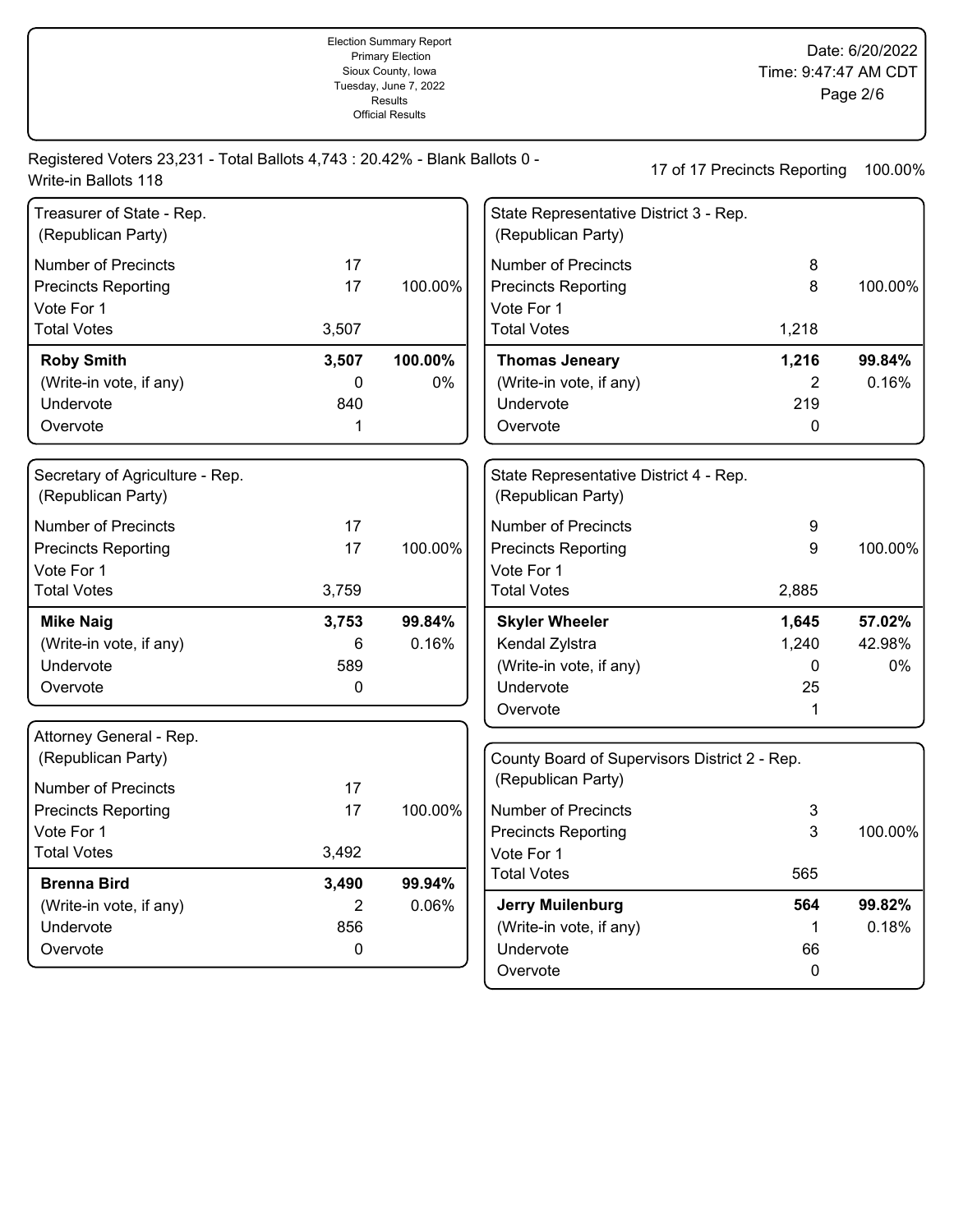|                                                                                                     |                      | Tuesday, June 7, 2022<br>Results<br><b>Official Results</b> |                                                                                              |                              | Page 3/6        |
|-----------------------------------------------------------------------------------------------------|----------------------|-------------------------------------------------------------|----------------------------------------------------------------------------------------------|------------------------------|-----------------|
| Registered Voters 23,231 - Total Ballots 4,743 : 20.42% - Blank Ballots 0 -<br>Write-in Ballots 118 |                      |                                                             |                                                                                              | 17 of 17 Precincts Reporting | 100.00%         |
| County Board of Supervisors District 3 - Rep.<br>(Republican Party)                                 |                      |                                                             | County Treasurer - Rep.<br>(Republican Party)                                                |                              |                 |
| <b>Number of Precincts</b><br><b>Precincts Reporting</b><br>Vote For 1<br><b>Total Votes</b>        | 3<br>3<br>864        | 100.00%                                                     | <b>Number of Precincts</b><br><b>Precincts Reporting</b><br>Vote For 1<br><b>Total Votes</b> | 17<br>17<br>3,795            | 100.00%         |
| Dan Altena<br>(Write-in vote, if any)<br>Undervote<br>Overvote                                      | 853<br>11<br>97<br>0 | 98.73%<br>1.27%                                             | Daniel D. Zomermaand<br>(Write-in vote, if any)<br>Undervote<br>Overvote                     | 3,794<br>1<br>553<br>0       | 99.97%<br>0.03% |
| County Board of Supervisors District 4 - Rep.<br>(Republican Party)                                 |                      |                                                             | County Recorder - Rep.<br>(Republican Party)                                                 |                              |                 |
| <b>Number of Precincts</b><br><b>Precincts Reporting</b><br>Vote For 1<br><b>Total Votes</b>        | 4<br>4<br>961        | 100.00%                                                     | <b>Number of Precincts</b><br><b>Precincts Reporting</b><br>Vote For 1<br><b>Total Votes</b> | 17<br>17<br>3,792            | 100.00%         |
| <b>Carl Vande Weerd</b><br>(Write-in vote, if any)<br>Undervote<br>Overvote                         | 959<br>2<br>115<br>0 | 99.79%<br>0.21%                                             | <b>Jessica Kooiker</b><br>(Write-in vote, if any)<br>Undervote<br>Overvote                   | 3,789<br>3<br>556<br>0       | 99.92%<br>0.08% |
| County Board of Supervisors District 5 - Rep.<br>(Republican Party)                                 |                      |                                                             | County Attorney - Rep.<br>(Republican Party)                                                 |                              |                 |
| Number of Precincts<br><b>Precincts Reporting</b><br>Vote For 1<br><b>Total Votes</b>               | 3<br>3<br>939        | 100.00%                                                     | <b>Number of Precincts</b><br><b>Precincts Reporting</b><br>Vote For 1<br><b>Total Votes</b> | 17<br>17<br>3,658            | 100.00%         |
| <b>Craig Hoftyzer</b><br>(Write-in vote, if any)<br>Undervote<br>Overvote                           | 938<br>1<br>127<br>0 | 99.89%<br>0.11%                                             | <b>Thomas Kunstle</b><br>(Write-in vote, if any)<br>Undervote<br>Overvote                    | 3,646<br>12<br>690<br>0      | 99.67%<br>0.33% |

Election Summary Report Primary Election Sioux County, Iowa

Date: 6/20/2022

Time: 9:47:47 AM CDT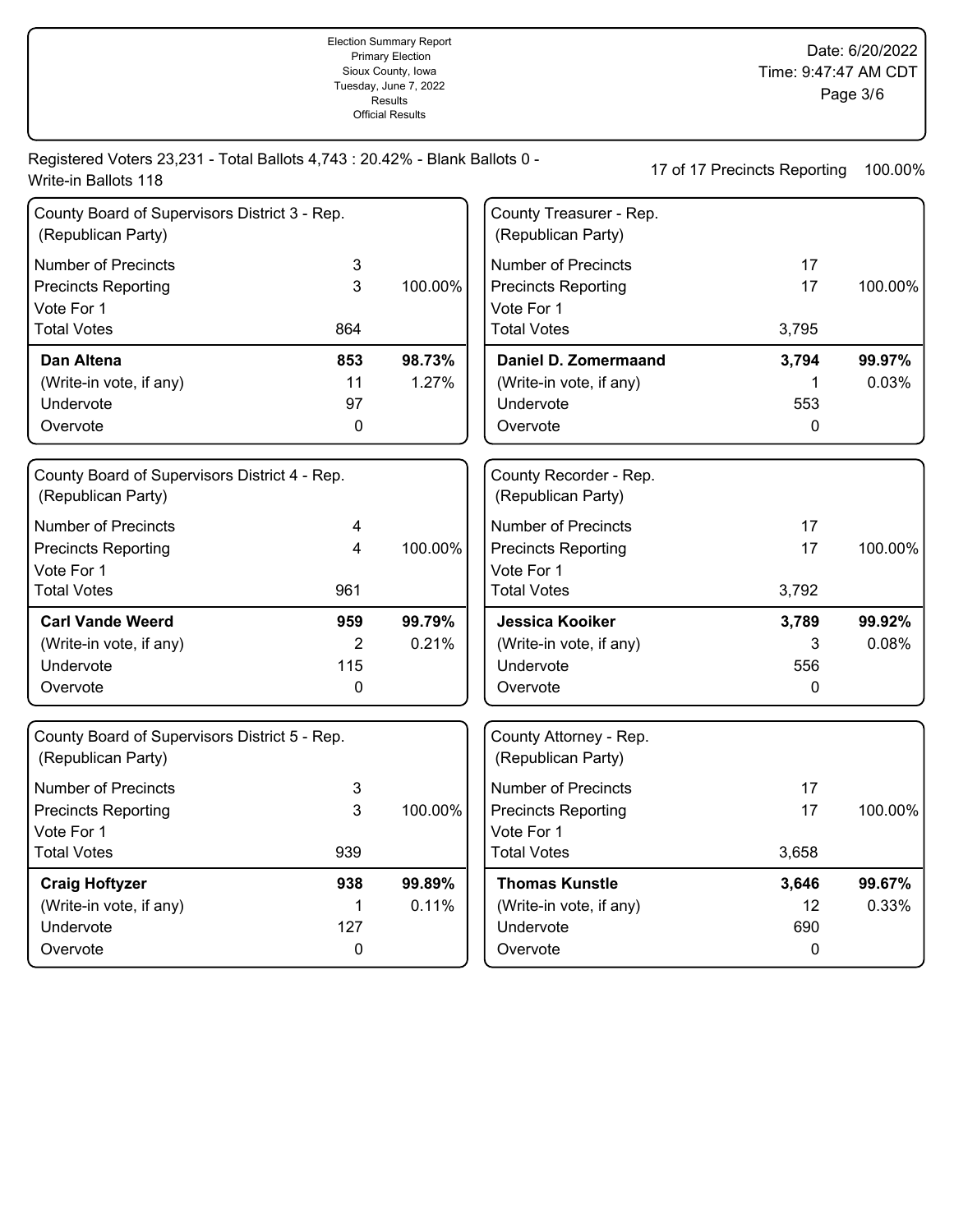Election Summary Report Primary Election Sioux County, Iowa Tuesday, June 7, 2022 Results Official Results

Date: 6/20/2022 Time: 9:47:47 AM CDT Page 4/6

Registered Voters 23,231 - Total Ballots 4,743 : 20.42% - Blank Ballots 0 - 17 of 17 Precincts Reporting 100.00% Write-in Ballots 118

| United States Senator - Dem.<br>(Democratic Party) |     |         |
|----------------------------------------------------|-----|---------|
| Number of Precincts                                | 17  |         |
| <b>Precincts Reporting</b>                         | 17  | 100.00% |
| Vote For 1                                         |     |         |
| <b>Total Votes</b>                                 | 394 |         |
|                                                    |     |         |
| Abby Finkenauer                                    | 105 | 26.65%  |
| <b>Michael Franken</b>                             | 269 | 68.27%  |
| Glenn Hurst                                        | 19  | 4.82%   |
| (Write-in vote, if any)                            | 1   | 0.25%   |
| Undervote                                          | 1   |         |

| United States Representative District 4 - Dem.<br>(Democratic Party) |     |         |
|----------------------------------------------------------------------|-----|---------|
| Number of Precincts                                                  | 17  |         |
| <b>Precincts Reporting</b>                                           | 17  | 100.00% |
| Vote For 1                                                           |     |         |
| <b>Total Votes</b>                                                   | 340 |         |
| <b>Ryan Melton</b>                                                   | 337 | 99.12%  |
| (Write-in vote, if any)                                              | 3   | 0.88%   |
| Undervote                                                            | 55  |         |
| Overvote                                                             | 0   |         |

| Governor - Dem.<br>(Democratic Party) |     |         |
|---------------------------------------|-----|---------|
| Number of Precincts                   | 17  |         |
| <b>Precincts Reporting</b>            | 17  | 100.00% |
| Vote For 1                            |     |         |
| <b>Total Votes</b>                    | 350 |         |
| Deidre DeJear                         | 349 | 99.71%  |
| (Write-in vote, if any)               | 1   | 0.29%   |
| Undervote                             | 45  |         |
| Overvote                              |     |         |

| Secretary of State - Dem.<br>(Democratic Party) |     |         |
|-------------------------------------------------|-----|---------|
| Number of Precincts                             | 17  |         |
| <b>Precincts Reporting</b>                      | 17  | 100.00% |
| Vote For 1                                      |     |         |
| <b>Total Votes</b>                              | 348 |         |
| <b>Joel Miller</b>                              | 214 | 61.49%  |
| Eric Van Lancker                                | 133 | 38.22%  |
| (Write-in vote, if any)                         |     | 0.29%   |
| Undervote                                       | 47  |         |
| Overvote                                        | O   |         |
| Auditor of State - Dem                          |     |         |

| Auditor of State - Dem.<br>(Democratic Party) |     |         |
|-----------------------------------------------|-----|---------|
| Number of Precincts                           | 17  |         |
| <b>Precincts Reporting</b>                    | 17  | 100.00% |
| Vote For 1                                    |     |         |
| <b>Total Votes</b>                            | 341 |         |
| <b>Rob Sand</b>                               | 341 | 100.00% |
| (Write-in vote, if any)                       | 0   | $0\%$   |
| Undervote                                     | 54  |         |
| Overvote                                      | O   |         |

| Treasurer of State - Dem.<br>(Democratic Party) |     |         |
|-------------------------------------------------|-----|---------|
| Number of Precincts                             | 17  |         |
| <b>Precincts Reporting</b>                      | 17  | 100.00% |
| Vote For 1                                      |     |         |
| <b>Total Votes</b>                              | 335 |         |
| Michael L. Fitzgerald                           | 334 | 99.70%  |
| (Write-in vote, if any)                         | 1   | 0.30%   |
| Undervote                                       | 60  |         |
| Overvote                                        | O   |         |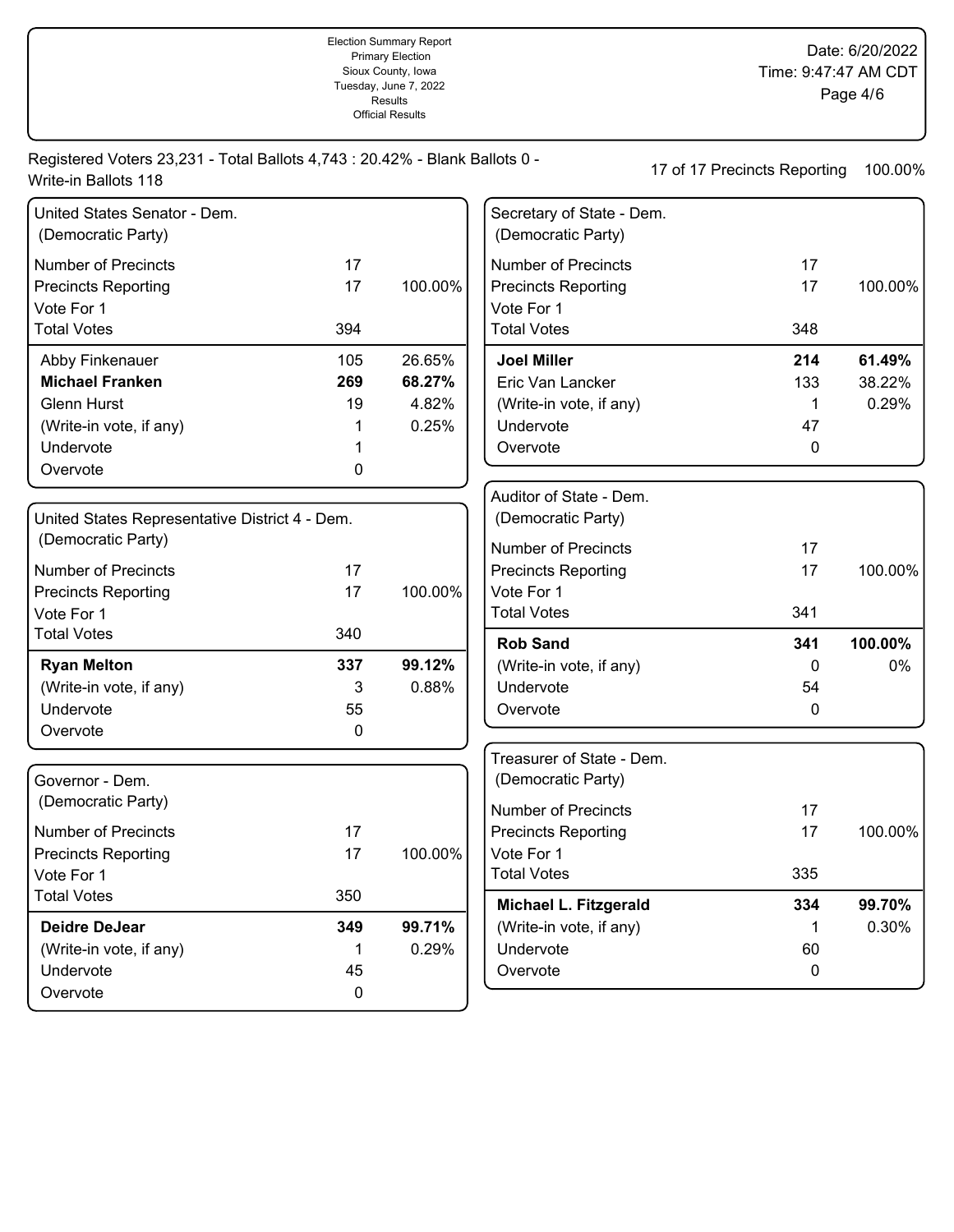|                                                                                                     |                      | Sioux County, Iowa<br>Tuesday, June 7, 2022<br><b>Results</b><br><b>Official Results</b> |                                                                                              | Time: 9:47:47 AM CDT                               | Page 5/6         |
|-----------------------------------------------------------------------------------------------------|----------------------|------------------------------------------------------------------------------------------|----------------------------------------------------------------------------------------------|----------------------------------------------------|------------------|
| Registered Voters 23,231 - Total Ballots 4,743 : 20.42% - Blank Ballots 0 -<br>Write-in Ballots 118 |                      |                                                                                          |                                                                                              | 17 of 17 Precincts Reporting                       | 100.00%          |
| Secretary of Agriculture - Dem.<br>(Democratic Party)                                               |                      |                                                                                          | (Democratic Party)                                                                           | County Board of Supervisors District 2 - Dem.      |                  |
| <b>Number of Precincts</b><br><b>Precincts Reporting</b><br>Vote For 1<br><b>Total Votes</b>        | 17<br>17<br>331      | 100.00%                                                                                  | <b>Number of Precincts</b><br><b>Precincts Reporting</b><br>Vote For 1<br><b>Total Votes</b> | 3<br>3<br>1                                        | 100.00%          |
| John Norwood<br>(Write-in vote, if any)<br>Undervote<br>Overvote                                    | 330<br>64<br>0       | 99.70%<br>0.30%                                                                          | (Write-in vote, if any)<br>Undervote<br>Overvote                                             | 1<br>90<br>0                                       | 100.00%          |
| Attorney General - Dem.<br>(Democratic Party)                                                       |                      |                                                                                          | (Democratic Party)<br><b>Number of Precincts</b>                                             | County Board of Supervisors District 3 - Dem.<br>3 |                  |
| <b>Number of Precincts</b><br><b>Precincts Reporting</b><br>Vote For 1                              | 17<br>17             | 100.00%                                                                                  | <b>Precincts Reporting</b><br>Vote For 1<br><b>Total Votes</b>                               | 3<br>1                                             | 100.00%          |
| <b>Total Votes</b>                                                                                  | 348                  |                                                                                          | John D. Skilbred (WI)                                                                        | 1                                                  | 100.00%          |
| <b>Tom Miller</b><br>(Write-in vote, if any)<br>Undervote<br>Overvote                               | 346<br>2<br>47<br>0  | 99.43%<br>0.57%                                                                          | (Write-in vote, if any)<br>Undervote<br>Overvote                                             | 0<br>89<br>0                                       | 0%               |
| State Representative District 3 - Dem.                                                              |                      |                                                                                          | (Democratic Party)                                                                           | County Board of Supervisors District 4 - Dem.      |                  |
| (Democratic Party)<br><b>Number of Precincts</b><br><b>Precincts Reporting</b><br>Vote For 1        | 8<br>8               | 100.00%                                                                                  | <b>Number of Precincts</b><br><b>Precincts Reporting</b><br>Vote For 1<br><b>Total Votes</b> | 4<br>4<br>$\overline{2}$                           | 100.00%          |
| <b>Total Votes</b><br>(Write-in vote, if any)<br>Undervote<br>Overvote                              | 10<br>10<br>215<br>0 | 100.00%                                                                                  | Mark McGill (WI)<br>(Write-in vote, if any)<br>Undervote<br>Overvote                         | 1<br>1<br>41<br>$\mathbf 0$                        | 50.00%<br>50.00% |
| State Representative District 4 - Dem.<br>(Democratic Party)                                        |                      |                                                                                          |                                                                                              |                                                    |                  |
| <b>Number of Precincts</b><br><b>Precincts Reporting</b><br>Vote For 1<br><b>Total Votes</b>        | 9<br>9<br>9          | 100.00%                                                                                  |                                                                                              |                                                    |                  |
| (Write-in vote, if any)                                                                             | 9                    | 100.00%                                                                                  |                                                                                              |                                                    |                  |

Undervote 161<br>Overvote 0

Overvote

Election Summary Report Primary Election

Date: 6/20/2022